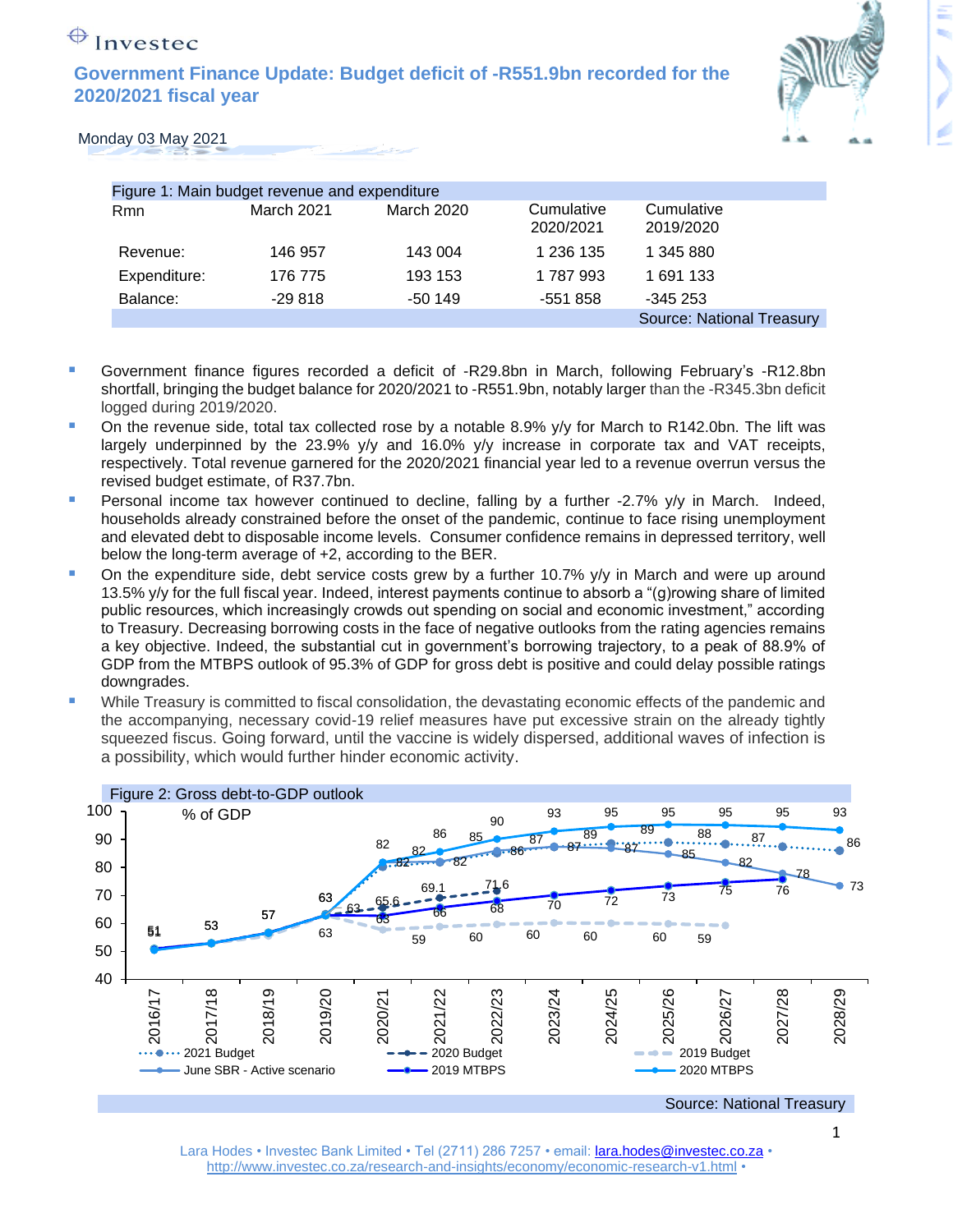### **Government Finance Update: Budget deficit of -R551.9bn recorded for the 2020/2021 fiscal year**



Monday 03 May 2021

Important Disclaimer – please read

For the purposes of this disclaimer, Investec shall include Investec Bank Limited, its ultimate holding company, a subsidiary (or a subsidiary of a subsidiary) of that entity, a holding company of that entity or any other subsidiary of that holding company, and any affiliated entity of any such entities. "Investec Affiliates" shall mean any directors, officers, representatives, employees, advisers or agents of any part of Investec.

The information and materials presented in this report are provided to you solely for general information and should not be considered as an offer or solicitation of an offer to sell, buy or subscribe to any securities or any derivative instrument or any other rights pertaining thereto.

The information in this report has been compiled from sources believed to be reliable, but neither Investec nor any Investec Affiliates accept liability for any loss arising from the use hereof or makes any representations as to its accuracy and completeness. Any opinions, forecasts or estimates herein constitute a judgement as at the date of this report. There can be no assurance that future results or events will be consistent with any such opinions, forecasts or estimates. Past performance should not be taken as an indication or guarantee of future performance, and no representation or warranty, express or implied is made regarding future performance. The information in this report and the report itself is subject to change without notice. This report as well as any other related documents or information may be incomplete, condensed and/or may not contain all material information concerning the subject of the report; its accuracy cannot be guaranteed. There is no obligation of any kind on Investec or any Investec Affiliates to update this report or any of the information, opinions, forecasts or estimates contained herein.

Investec (or its directors, officers or employees) may, to the extent permitted by law, own or have a position or interest in the financial instruments or services referred to herein, and may add to or dispose of any such position or may make a market or act as a principal in any transaction in such financial instruments. Investec (or its directors, officers or employees) may, to the extent permitted by law, act upon or use the information or opinions presented herein, or research or analysis on which they are based prior to the material being published. Investec may have issued other reports that are inconsistent with, and reach different conclusions from, the information presented in this report. Those reports reflect the different assumptions, views and analytical methods of the analysts who prepared them. The value of any securities or financial instruments mentioned in this report can fall as well as rise. Foreign currency denominated securities and financial instruments are subject to fluctuations in exchange rates that may have a positive or adverse effect on the value, price or income of such securities or financial instruments. Certain transactions, including those involving futures, options and other derivative instruments, can give rise to substantial risk and are not suitable for all investors.

This report does not contain advice, except as defined by the Corporations Act 2001 (Australia). Specifically, it does not take into account the objectives, financial situation or needs of any particular person. Investors should not do anything or forebear to do anything on the basis of this report. Before entering into any arrangement or transaction, investors must consider whether it is appropriate to do so based on their personal objectives, financial situation and needs and seek financial advice where needed.

No representation or warranty, express or implied, is or will be made in relation to, and no responsibility or liability is or will be accepted by Investec or any Investec Affiliates as to, or in relation to, the accuracy, reliability, or completeness of the contents of this report and each entity within Investec (for itself and on behalf of all Investec Affiliates) hereby expressly disclaims any and all responsibility or liability for the accuracy, reliability and completeness of such information or this research report generally.

The securities or financial instruments described herein may not have been registered under the US Securities Act of 1933, and may not be offered or sold in the United States of America or to US persons unless they have been registered under such Act, or except in compliance with an exemption from the registration requirements of such Act. US entities that are interested in trading securities listed in this report should contact a US registered broker dealer.

For readers of this report in South Africa: this report is produced by Investec Bank Limited, an authorised financial services provider and a member of the JSE Limited.

For readers of this report in United Kingdom and Europe: this report is produced by Investec Bank Plc ("IBP") and was prepared by the analyst named in this report. IBP is authorised by the Prudential Regulation Authority and regulated by the Financial Conduct Authority and the Prudential Regulation Authority and is a member of the London Stock Exchange. This report is not intended for retail clients and may only be issued to professional clients and eligible counterparties, and investment professionals as described in S19 of the Financial Services and Markets Act 2000 (Financial Promotions) Order 2005.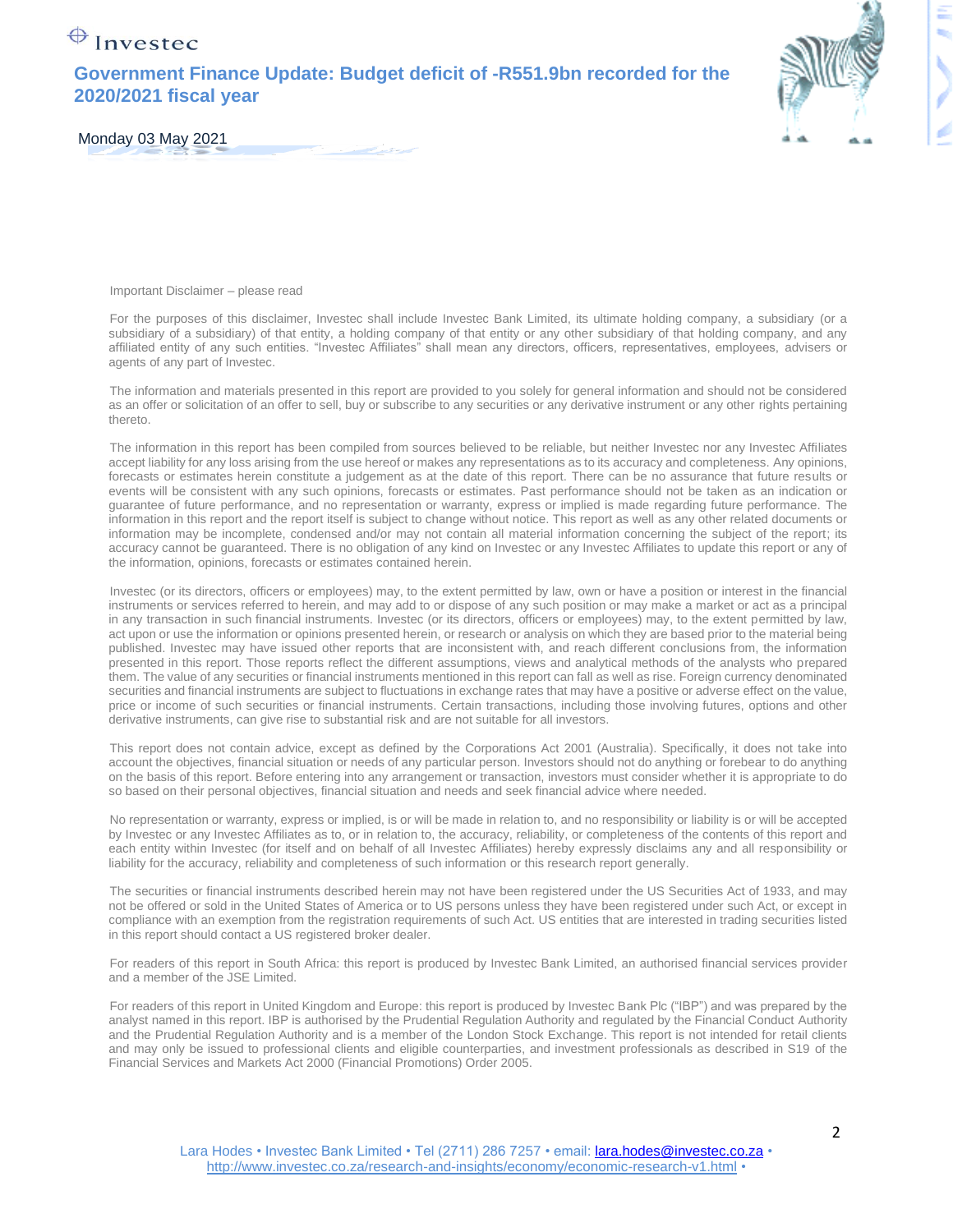### **Government Finance Update: Budget deficit of -R551.9bn recorded for the 2020/2021 fiscal year**



#### Monday 03 May 2021

For readers of this report in Ireland: this report is produced by Investec Bank plc (Irish Branch) and was prepared by the analyst named in this report. Investec Bank plc (Irish Branch) is authorised by the Prudential Regulation Authority in the United Kingdom and is regulated by the Central Bank of Ireland for conduct of business rules.

For readers of this report in Australia: this report is issued by Investec Australia Limited, holder of Australian Financial Services License No. 342737 only to 'Wholesale Clients' as defined by S761G of the Corporations Act 2001.